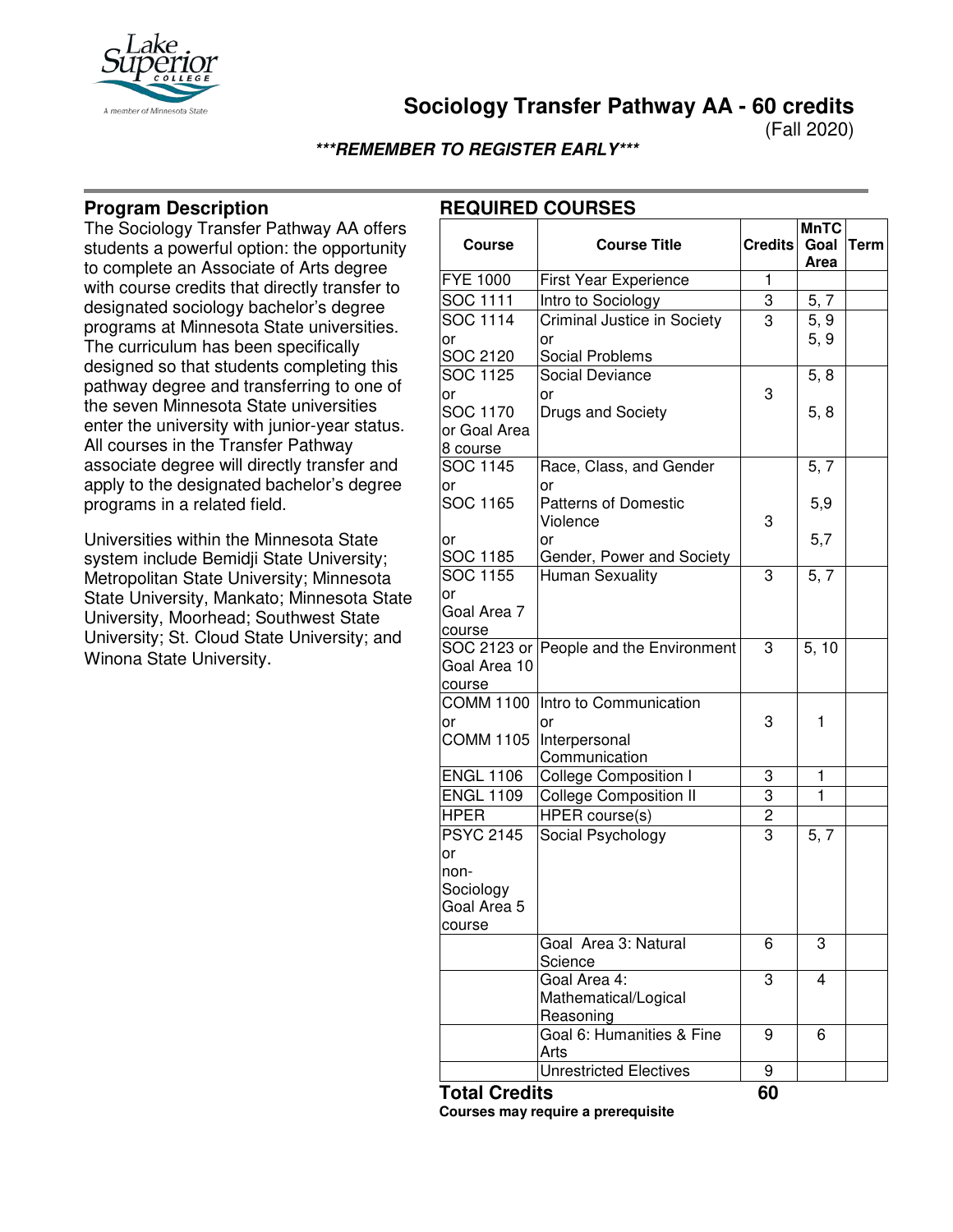

**Sociology Transfer Pathway AA - 60 credits**

(Fall 2020)

**\*\*\*REMEMBER TO REGISTER EARLY\*\*\***

## **Pre-program Requirements**

To begin this program, you need to be at a specific skill level in English/reading and mathematics.

#### **English/Reading:** College Level

**Mathematics:** The Accuplacer results will indicate the necessary math course/s needed to complete this program.

There are other ways to qualify. Visit [LSC Accuplacer](https://www.lsc.edu/accuplacer/) (Isc.edu/Accuplacer) to find out more.

*For interpretation of test results and selection of appropriate coursework; or general information about the program, admissions, financial aid, and getting started at LSC, contact the [professional advising team](mailto:pat@lsc.edu) (pat@lsc.edu) or 218-733-7601*

## **Program Outcomes**

A student completing Lake Superior College's Minnesota State Sociology Transfer Pathway and transferring into a designated bachelor's program in Sociology at a Minnesota State university will have junior standing and may complete the bachelor's degree within an additional 60 credits. You will be able to transfer to the following designated majors at Minnesota State universities:

| At Bemidji State University:      | Sociology, BA                                                                 |
|-----------------------------------|-------------------------------------------------------------------------------|
| At Metropolitan State University: | Social Science, BA                                                            |
| At Minnesota State, Mankato:      | Applied Sociology, BA; Sociology, BA; Applied<br>Sociology, BS; Sociology, BS |
| At Minnesota State, Moorhead:     | Sociology, BA                                                                 |
| At Southwest Minnesota State      | Sociology, BA                                                                 |
| At St. Cloud State University:    | Sociology, BA;<br>Sociology, BA (Concentration in Critical Applied Sociology) |
| At Winona State University:       | Sociology, BA                                                                 |

In order to graduate and be guaranteed admission to a Minnesota State university's designated program you must earn an overall grade point average as indicated by the university to which you will transfer.

For more information about the Sociology Transfer Pathway including course descriptions, course prerequisites, and potential career opportunities, see the [program website](https://degrees.lsc.edu/sociology-transfer-pathway-2/) (https://degrees.lsc.edu/sociology-transfer-pathway-2/)

**or**

Contact Faculty [Theresa Leopold](mailto:theresa.leopold@lsc.edu) (theresa.leopold@lsc.edu) or 218-733-1058